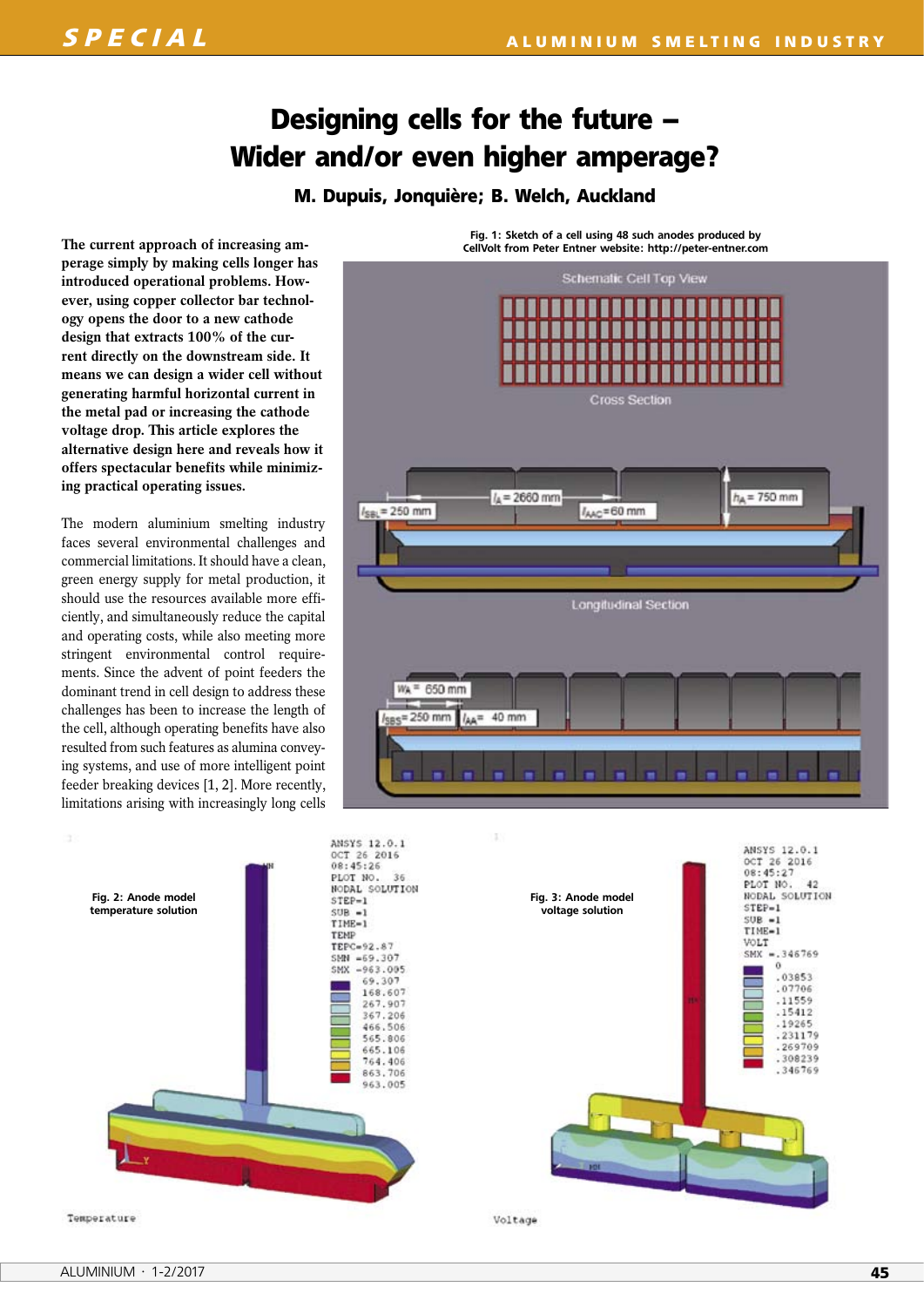have become apparent in both capital cost and operating performance [3]. The reduction in liquid bath volume, combined with the higher amperage load per point feeder, has accentuated the spatial variations within the cell. In some situations this gives rise to almost continuous co-evolution of perfluorocarbons due to the large differences in temperature and alumina concentration within the cell [4-6].

Increasing the amperage through lengthening the cells reduces the heat loss, but this benefit steadily diminishes in an almost exponential decay. This offers little further potential for modern operations and work practices, where the process energy required for the typical work practices and quality of raw materials only varies in a narrow range between 6.5 and 6.65 kWh/kg [7], so future reductions in energy consumption will depend on designs that can lead to lower heat loss. However, as recently presented, copper collector bar technology opens the door to designing a cathode that extracts 100% of the current directly on the downstream side. Such a design change also opens the door to designing a wider cell without generating harmful horizontal current in the metal pad or increasing the cathode voltage drop. This design alternative would also open the door to reducing the heat loss per unit production and also to increasing the productivity of the potroom by minimizing the wasted space associated with the cell-to-cell interconnection.

## **Criteria applied to new designs**

In this article the successful advanced models already developed [8-10] have been applied to basic cell design. The cell is fitted with anodes that extend the width and hence increase the active electrode area per unit cell length. The paper also examines the busbar concept of using reversed compensation current (RCC) so as to of utilize a greater proportion of strategically positioned copper in the collector bars. When originally proposed in 2011 [10], this concept was speculative, but it is no longer so, since Storvik AS [11] presented technology for casting copper inserts into steel at the Iscoba 2015 conference. Furthermore, more recently Kan-nak advocated that copper collector bars do not even need to be protected by a steel shell and rodded to the block with cast iron [12].

The key features of the anode designs envisioned in this analysis are as follows: each anode rod supports two carbon blocks of a standard width and height. The blocks are arranged end on end, giving a total overall length of 2.66 metres. However, the 6 cm gap between the two anodes would be wide enough to enhance electrolyte flow and mixing of the alumina. With strategic anode design refinements the channels could also be used for alumina feeding. This would further minimize concentration gradients, thus minimizing spatial problems and lowering the risk of PFC co-evolution. A central channel would also be maintained. Furthermore, at amperages above approximately 700 kA, the higher consumption rate of alumina opens the way for more innovative alumina feed methods.

The two cell designs we have modelled each require approximately 5.4 metres long cathodes blocks for the anode design described. Their design outputs are based on the cells operating with a nominal current density 0.94 A/cm2, superheat of 10 °C and 15 cm depth of anode cover material.

The first cell design evaluated has internal dimensions of the cavity 17.02 m long by 5.88 m wide. This would be fitted with 48 anode assemblies with a total operating current of 762 kA. Fig. 1 presents the anode layout and a cross-section of the cathode.

The second 1 MA design maintains the width of the cell, but it would be extended to a similar length-to-width aspect ratio as is currently applied in most designs.



Temperature





Fig. 6: RCC busbar concept design with alternating upstream and downstream anode risers for a full 762.5 kA potline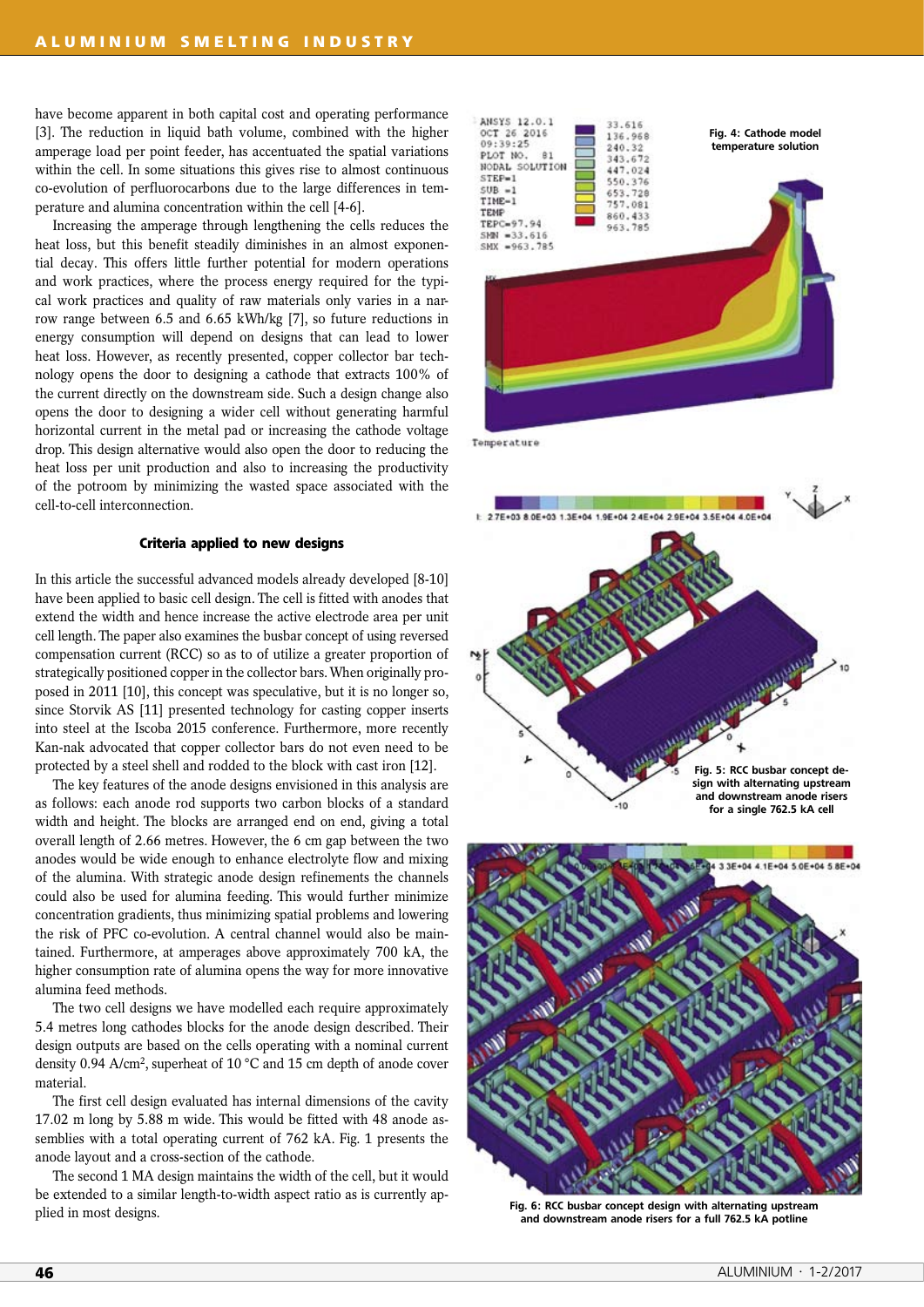#### **The 760 kA cell**

Fig. 2 shows the thermal profile of the wide anode, while Fig. 3 shows the voltage solution. Each anode assembly is predicted to have a resistance of 22 μΩ, giving a voltage drop of 347 mV at 0.94 A/cm2 anodic current density. Calculations are based on two stubs per block, each with a diameter of 21 cm. Like the anode presented in [10], that anode is using the anode stub hole design presented recently [13]. An anode panel made of 48 such individual blocks would dissipate 550 kW with 15 cm of a typical anode cover material.

Fig. 4 shows the thermal profile generated by the cathode side slice model. The cathode voltage drop is predicted to be 118 mV when the cell operates at 762 kA. Assuming an oper-



ating anode-to-cathode distance (ACD) of 3.0 cm and a busbar drop of 300 mV, this predicts a global cell resistance of 0.395 μΩ, which corresponds to a cell voltage of about 4.10 V. Current efficiencies of 95% have been achieved at similar and even slightly lower model-based ACD's. This combination of operating conditions would correspond to comparable and achievable energy consumption of 12.8 kWh/ kg. The consequential cell heat loss would be approximately 1,300 kW, which is consistent with both the thermodynamic dynamics of the process and the modelling output for the proposed anode cover depth.

# **Benefits of the RCC busbar concept design**

The reversed compensation current (RCC) busbar concept used in the modelling incorporates alternating upstream and downstream anode risers, as illustrated in Figs 5 and 6. This configuration helps to produce an anti-symmetric longitudinal magnetic component (Bx), which in turn produces a symmetric bath-metal interface deformation. It also helps by producing a metal flow circulation that should promote alumina dissolution and minimize the risk of sludge formation [14, 15]. An added benefit is that it helps reduce the busbar weight by enabling a smaller cell-to-cell distance. The cell-to-cell distance achieved in this study is 7.6 metres. This has the dramatic benefit of increasing the productivity per potroom area by significantly more than 10% because less space is not filled with electrodes.

Since the original proposals for the RCC concept [16], the alternating upstream and downstream anode risers design has been combined with a second innovation, a cathode concept where 100% of the current is extracted by copper collector bars located on the downstream side of the potshell. Copper collector bars have been shown to allow this kind of design for cells of typical width [14, 15]. Also, copper collector bars permit the design of much wider cells if these regular cathode designs combine equal upstream/downstream current extraction.

This paper presents for the first time the results of such a RCC busbar concept applied to a regular yet wider cathode design using alternate upstream and downstream anode risers. Fig. 5 shows the alternative busbar layout for a single cell without the compensation busbar. Globally, all the potline current is passing in cathode busbar located under the cell. The compensation busbars, which are located in tandem under those cathode busbars, are also passing the full potline current, but in the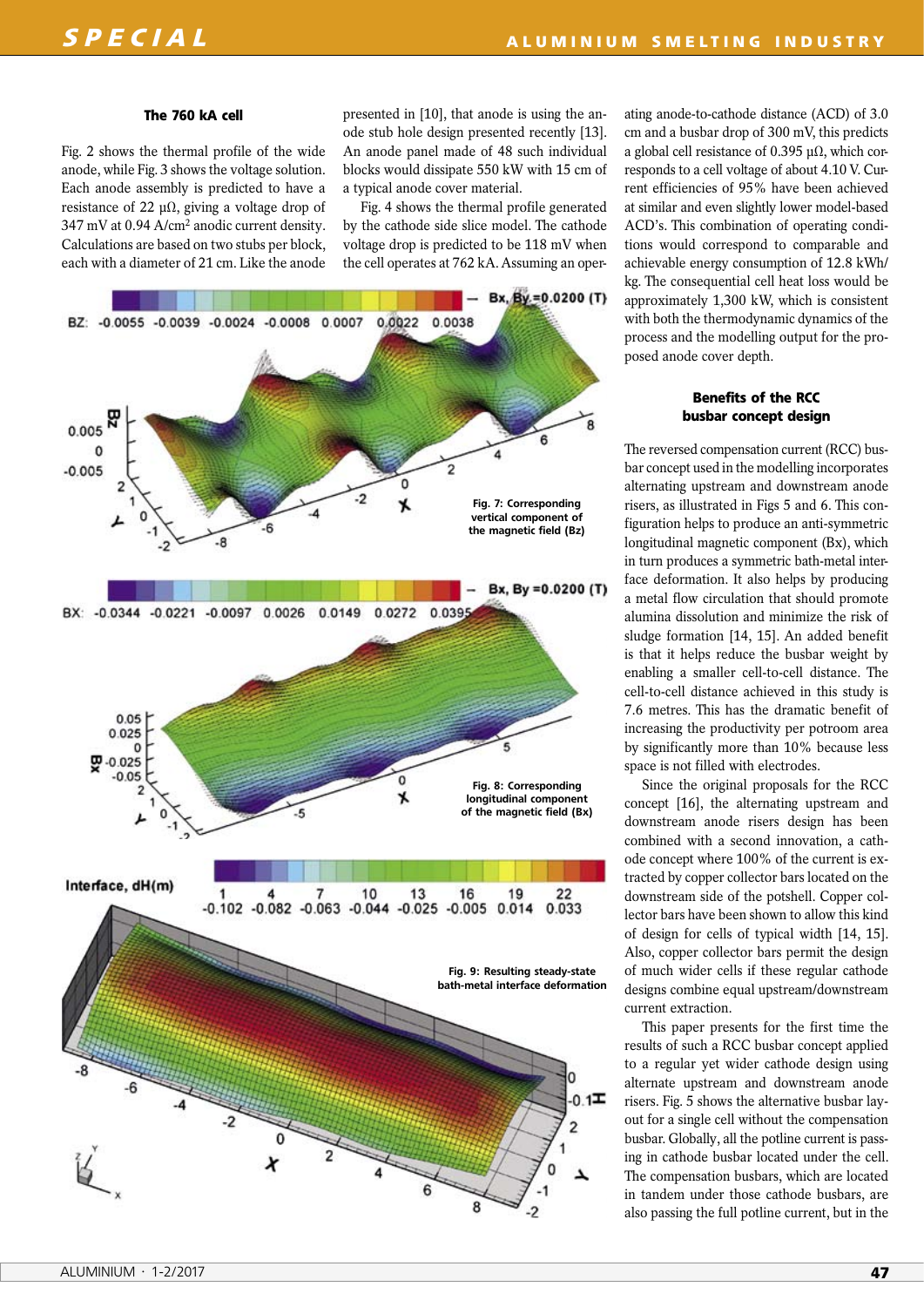opposite direction. Fig. 6 shows the full potline busbar layout.

Fig. 7 shows the resulting vertical component of the magnetic field (Bz) while Fig. 8 shows the obtained Bx. Fig. 9 shows the bathmetal interface deformation, while Fig. 10 shows the metal flow. Globally those results are quite good.

### **Extrapolation to a longer 1 MA cell**

As previously demonstrated in [16], the RCC busbar concept is applicable to any cell length. The above wider 762 kA cell has close to a 3 to 1 aspect ratio, while a regular width cell of a similar amperage would rather have close to a 4 to 1 aspect ratio. Clearly, before thinking of designing a still wider cell, it is possible to take advantage of the RCC busbar concept to design a bigger cell just by extending the cell length.

Fig. 11 shows the RCC busbar layout of a 1 MA cell with 64 anodes and eight anode risers. That cell is simply 5.52 m longer that the 762 kA cell, making room for 16 extra, same-size anodes. Figs 12, 13 and 14 show the corresponding Bz, bath-metal interface, and the metal flow solutions, demonstrating once again that the RCC busbar concept is directly applicable to any cell length. At that new cell length, we are back to close to a 4 to 1 aspect ratio.

### **Discussion**

The modelling outputs clearly show several advantages of the combination of RCC, increasing the width of the shell and simultaneously increasing the number of channels for a distributed alumina feeding system.

From an operational perspective, the combination of the fairly flat metal pad at such a high current density, and the presence of risers on either side of the cell will minimize the adverse upstream that verses downstream swing in the metal pad during regular anode change. This would enable even lower anode cathode distances if the cell heat balance permits, and so reduce the tendency for low energy cells to form spikes and other anode protrusions. There are three more very conservative figures in this modelling and energy balance calculation that can be readily changed to enable further reduce the energy used. These are:

• the external bus bar resistance, which can be reduced by increasing the conducting crosssectional area

• the number of stubs in each anode block, which can be increased to lower the resistance

• and the level of strategic insulation on zones of the pot shell that will both increase the ease of operation and lower heat loss.

Environmentally the cell will also have the potential to perform much better. The new anode and superstructure design features enable introduction of features that can minimise the spatial variations in temperature and alumina concentra-

tion which are the root cause of the perfluorocarbon emissions in the long, narrow, high-amperage cells. At the proposed current the average alumina consumption rate will exceed 8 kg/ min and, as demonstrated by Andrews [17], these mass-flow rates enable accurate control and metering. So, when combined with a distributed feeding system, the new cells have the potential to avoid sludge formation.

Handling the longer anode assembly presents a potential obstacle if the anode-change work practice still depends on the multipurpose cranes. However, it has been pointed out [18] that robotic systems could perform the anode change work and so would overcome such obstacles. Such a change is clearly desirable if the waste heat and energy associated with anode changes is being used to pre-heat the incoming anodes.

#### **Conclusions**

The innovative practical design features modelled here clearly open the door to significant advantages. Reductions in capital and operating costs of greenfield smelters are likely, while the new cells would give new benchmark levels of environmental performance.



Fig. 10: Resulting steady-state metal flow



Fig. 11: RCC busbar concept design with alternating upstream and downstream anode risers for a single 1 MA cell